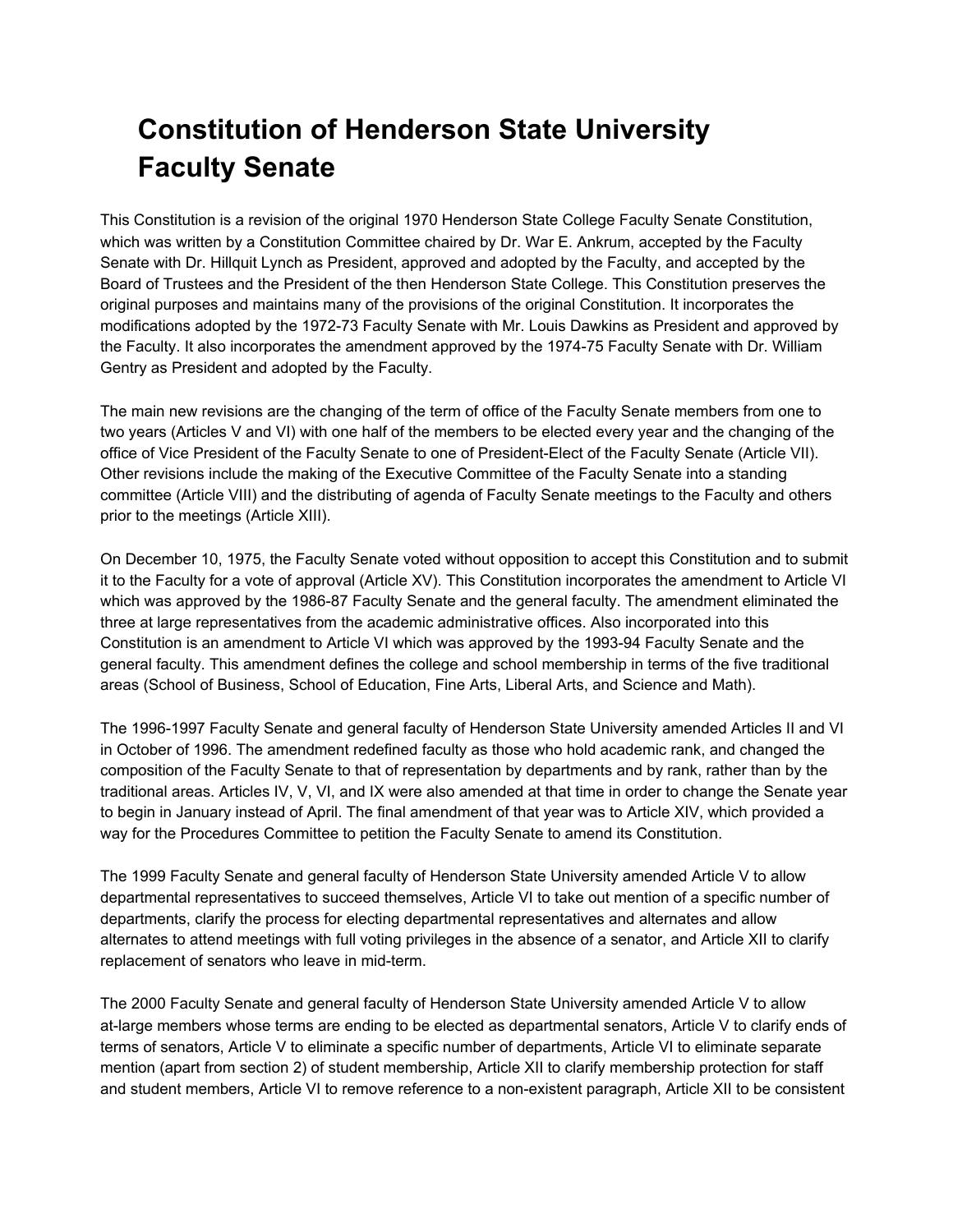with the January to December senate year, and Article VI to make clear that some members may be returned to the senate upon the expiration of their terms.

The 2007 Faculty Senate and general Faculty of Henderson State University amended the Constitution of the Faculty Senate to change the duties of the Faculty Senate Secretary, to add current standing committees to the Senate Constitution, to add the Senate President's Meeting with the Vice President of Academic Affairs, to change selection of alternatives from departmental elections when a vacancy occurs and to change the officers of the faculty senate.

The 2013 Faculty Senate and general Faculty of Henderson State University amended Article VI Paragraph 1 of the Constitution of the Faculty Senate to clarify that faculty holding rank below Instructor are not eligible to serve on Faculty Senate.

The 2014 Faculty Senate and general Faculty of the Henderson State University approved amendments to Article VI Section 4 to ensure representation from the School of Business, Article VII Section 3 to make the Webmaster the chair of the Procedures Committee, and Article VIII Section 2 to clarify the membership of the Executive Committee.

## **Constitution of Henderson State University Faculty Senate**

Article I. Name

Henderson State University Faculty Senate.

Article II. Purpose

1. The Faculty Senate shall provide a basis for official faculty consideration of policies, procedures, issues, and problems affecting the well-being and operations of the University and the transmission of its recommendations to the President of the University and the communication of his responses to the faculty.

2. The Faculty Senate shall consider legislative commitments proposed by the President of the University and may be empowered to implement decisions thus made.

3. The Faculty Senate shall consider instructions tendered to it by the Board of Trustees and shall be responsible to the board or to its designees.

4. The Faculty Senate shall provide a framework for faculty-initiated action.

5. The Faculty Senate shall provide a basis of dialogue among elected representatives of the faculty, the administration, the staff, and the student body through their representatives to the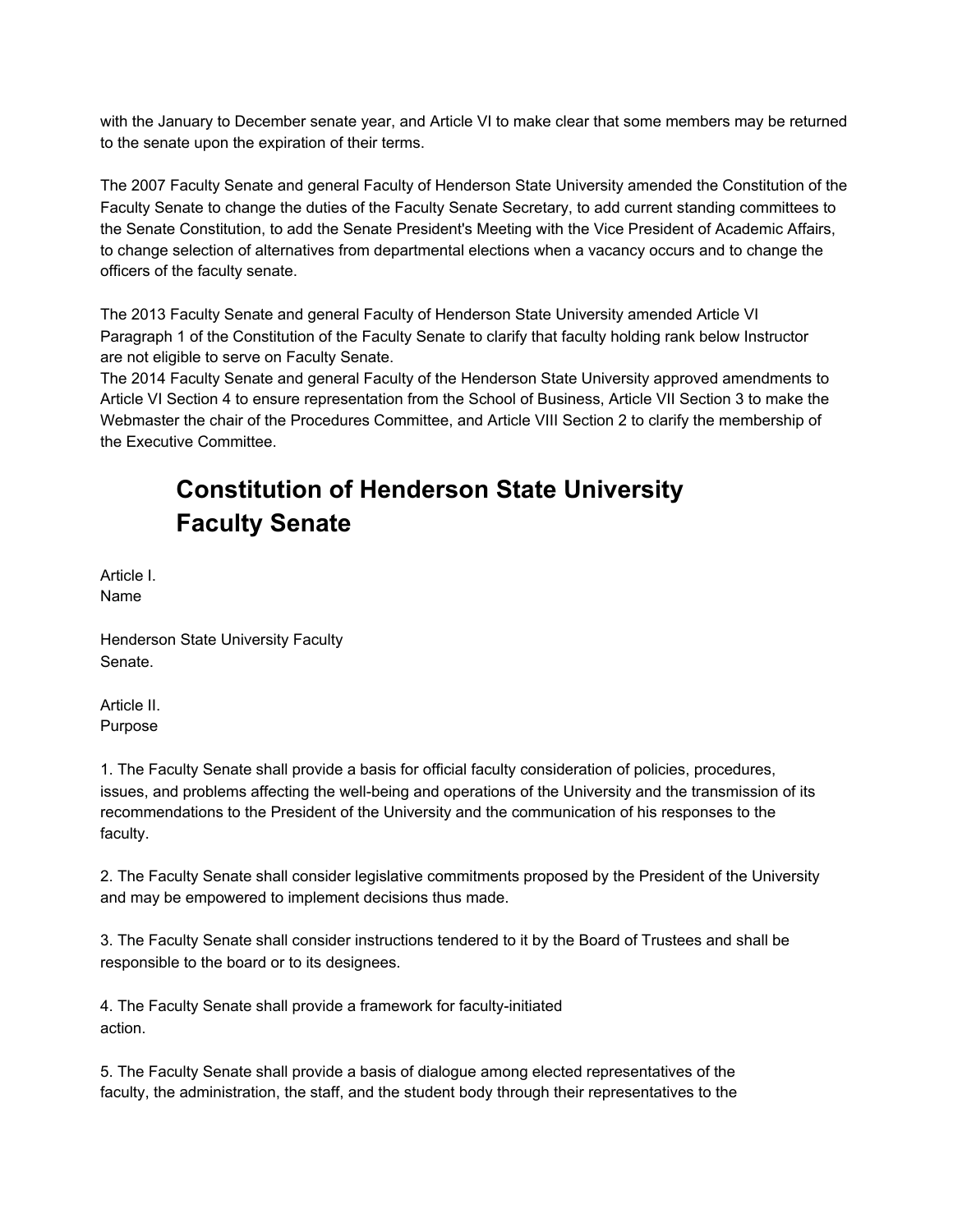Senate.

6. The Faculty Senate may extend privilege of dialogue to non-members of the Faculty Senate at their request during sessions of or periods of its meetings as the committee of the whole.

Article III. Senatorial Immunity

Membership in the Faculty Senate shall be the common denominator of one and all of its members. Whenever a person is elected to the Faculty Senate, he shall agree upon his acceptance of this opportunity, to refrain from using status, rank, position, salary, tenure, or other differentiating factors which may suggest undue advantage; and he agrees to extend this immunity to all other members; and he is to conduct business of the Senate without apprehension whenever he supports a separate or antagonistic position or introduces or supports an unpopular cause.

Article IV. Official Year of the Faculty **Senate** 

The official year of the Faculty Senate shall commence with the regularly scheduled January meeting of the Faculty Senate, and it shall be concluded with the call to order of the regularly scheduled January meeting of the following year.

Article V. Term of Office of Members and Officers of the Faculty Senate

1. Members of the Faculty Senate who are elected shall serve for two official years. One half of the members shall be elected each year.

2. Officers of the Faculty Senate who are elected therein shall serve in their respective capacities for one official year and shall not succeed themselves in their particular office.

3. An elected member to the Faculty Senate shall have served his two official years upon the call to order of the regularly scheduled January meeting following his or her second official year.

4. Members who have served for two official years are not eligible for the at-large elections until one year has passed. Elected members from the academic departments and library may succeed themselves as departmental representatives. At-large members whose terms are ending may be elected as departmental senators.

Article VI. Membership

1. Eligibility of membership in the Faculty Senate is extended to every member of the faculty and the student body (Article II, Purposes of the Faculty Senate, paragraphs 1, 2, and 6) and with the exception of elected faculty members who are concluding one full term of two official years (except as provided for in Article V paragraph 4), faculty who hold a rank below instructor, and faculty who hold an administrative position above departmental chair. The Faculty Senate shall be the sole judge of interpreting the criteria of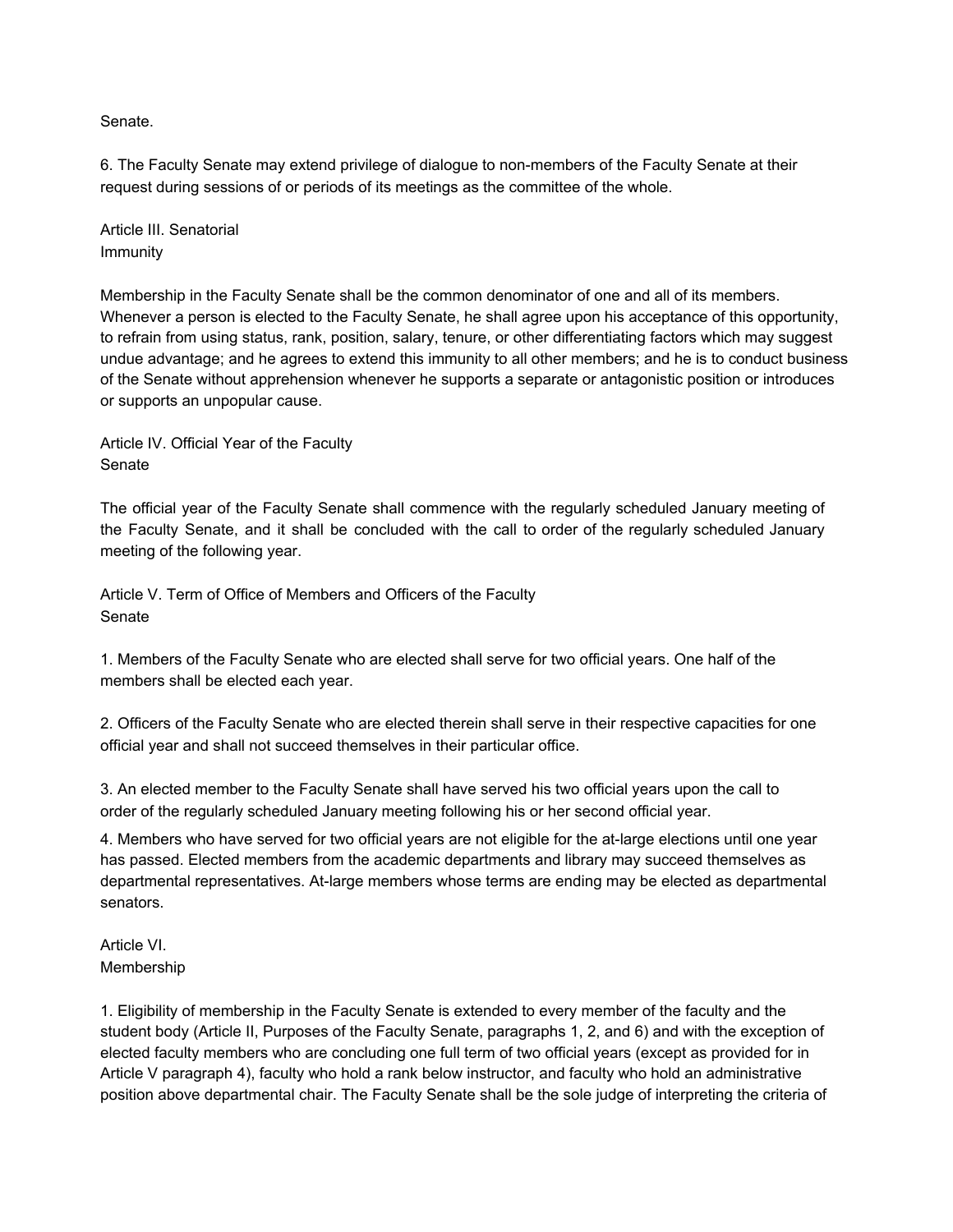membership and eligibility of any given individual as set forth in the Constitution of the Faculty Senate. The Faculty Senate shall interpret faculty to mean those who hold academic rank. Special cases shall be reviewed by the Procedures Committee.

2. The Faculty Senate shall include one representative of the Student Government Association and one representative of the Staff Senate, each serving as a non-voting member.

3. Decisions and elections shall be vested in the members of the Faculty Senate.

4. The Faculty Senate shall consist of: one member from each academic department, one from Aviation, one from the rest of the School of Business, one from the library, and eight members who will be elected at-large with equal representation according to the ranks of professor, associate professor, assistant professor, and instructor. One half of the departmental representatives and one of the at-large members from each of the ranks shall be elected anew each year.

5. The Procedures Committee of the Faculty Senate shall conduct the election of one eligible representative and an alternate from each of the departments whose representative is leaving office that year, whenever they wish, provided that the results be recorded not later than the first day of November.

6. The Procedures Committee of the Faculty Senate shall devise and distribute the annual ballot to members of the faculty according to ranks held as of November, with memoranda concerning eligibility and with instructions to vote for the appropriate number of representatives in each category. The Procedures Committee shall collect ballots and tabulate results. The chair of the Procedures Committee shall ascertain the names of the appropriate number of individuals in each category who have received the highest number of votes and shall announce the names accordingly. This shall include an alternate for each elected position. The chair of the procedures Committee will also forward results with the tabulations to the Secretary of the Faculty Senate who will maintain the records.

7. In case of tie votes, the Chair of the Procedures Committee of the Faculty Senate shall notify the members concerned and election shall be by lot according to a method devised by that committee.

8. The Secretary of the Faculty Senate shall retain the tabulations of elections conducted by the Procedures Committee and such shall be utilized by the Procedures Committee of the Faculty Senate to fill any vacancies that arise.

9. The Procedures Committee shall determine which departments shall conduct the first elections after the adoption of these revisions to the Constitution, and determine the number of representatives that shall be elected through the at-large elections.

10. The Role of Alternates. If a senator is unable to attend a senate meeting, his or her alternate may attend the meeting with full voting rights. The alternate does not take on any committee rights or responsibilities except as defined below.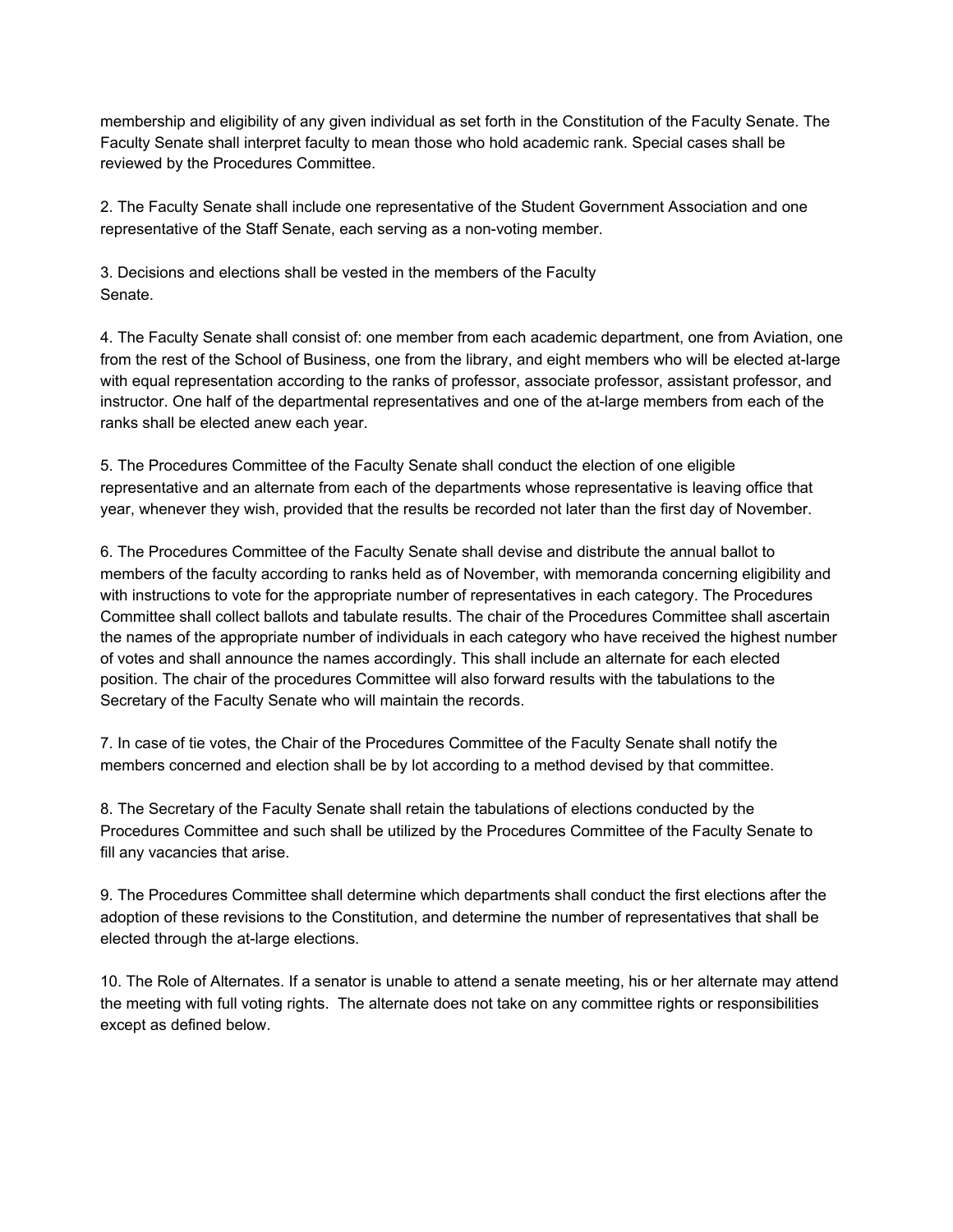If a senator is going to be unable to perform his or her duties for a prolonged period of time, the senator should notify his or her alternate and the faculty senate president as soon as is possible. In such a situation, the senator's alternate temporarily becomes a senator and takes on all rights and responsibilities of the senator, including committee memberships, with the exception of any elective or appointed office of the senate or serving as chair (or chair-elect) of a subcommittee of the senate. The Faculty Senate Procedures Committee will consult ballots to determine a new alternate, who will serve only until the senator resumes his or her duties. At the point when the senator resumes his or her duties, the alternate resumes his or her original role as alternate.

Article VII. Officers and Their Election

1. Officers of the Faculty Senate shall be designated by elected members to the Faculty Senate, each of whom is eligible to hold office therein.

2. Officers of the Faculty Senate shall consist of President, President-Elect, Secretary, Webmaster, Webmaster-Elect and the Elected Representative to the Board of Trustees. The President-Elect shall be designated from among the newly elected members to the Faculty Senate and shall automatically become President of the Faculty Senate the following official year or upon the demise of the current President. The Webmaster-Elect shall be elected from the newly elected members and shall automatically become Webmaster the following official year or upon the demise of the current Webmaster.

3. The President-Elect shall be chair of the Executive Committee and the Webmaster shall be chair of the Procedures Committee.

4. Election of officers shall be conducted under the aegis of the new President as the first item of business during the first meeting of the official year of the Faculty Senate.

Article VIII. Committees – Standing and **Temporary** 

1. Standing Committees of the Faculty Senate shall consist of the Executive Committee, Procedures Committee, the Finance Committee, and the Academics Committee.

2. The Executive Committee of the Faculty Senate shall consist of the President, and the President-Elect, the Secretary, the elected Representative to the Board of Trustees, the Webmaster, the Webmaster-Elect, and the Parliamentarian, if one has been appointed. The Executive Committee shall be charged with the formulation and review of agenda and the preparation and presentation of a report concerning the effectiveness of the Faculty Senate - with its recommendation - during the final meeting of the official year of the Faculty Senate.

3. The Procedures Committee of the Faculty Senate shall consist of at least four members, including the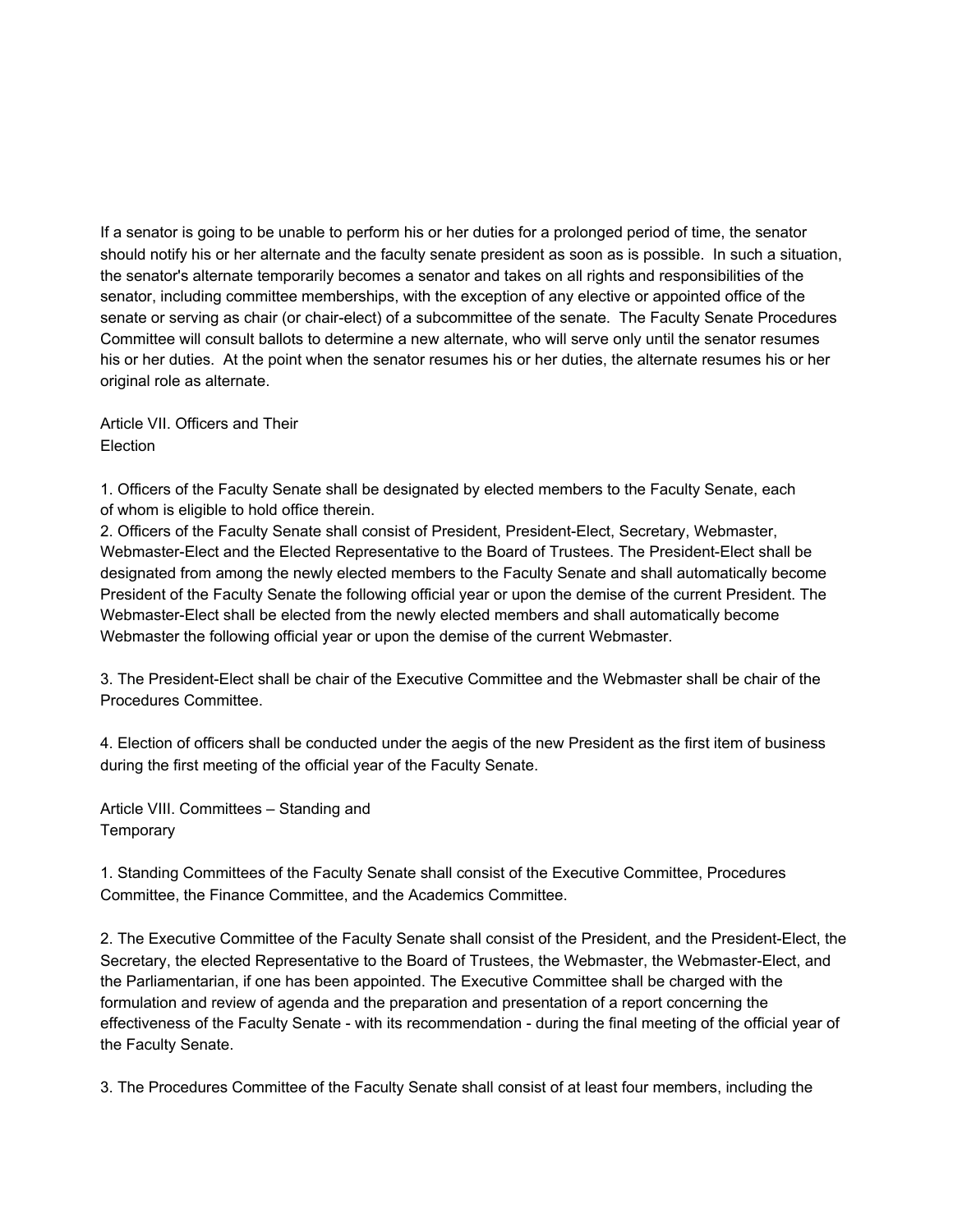Parliamentarian, if one has been appointed, the Webmaster, the Webmaster-Elect, and two additional members-at- large. The Procedures Committee shall have charge of elections. The Chair of the Procedures Committee will forward results with the tabulations to the Secretary of the Faculty Senate who will maintain the records.

4. Temporary committees shall be authorized by the Faculty Senate, and its members, including the chairman of the committee, shall be appointed by the President of the Faculty Senate with the consent of the Senate.

Article IX. **Meetings** 

1. Regular meetings of the Faculty Senate shall be conducted during the months of January, February, March, April, May, September, October, November, and December. A regular meeting of the Faculty Senate may be advanced, postponed, or canceled by the President of the Faculty Senate.

2. Special meetings of the Faculty Senate may be called by the President of the Faculty Senate during the summer months and at all other times by the President of the Faculty Senate through individual notices to all members, and a special meeting may be convened by three or more of its members.

3. The President of the Faculty Senate shall arrange a conference each month with the President of the University and the Vice President for Academic Affairs. The President of the Faculty Senate may be accompanied by other members of the Senate of his choice and/or by other members of the Senate according to its designation.

4. Standing Committees of the Faculty Senate may be called whenever necessary by the chair of their respective committee or requested by two of its members.

5. The President of the University may request the President of the Faculty Senate to assemble the Senate as the committee of the whole, and if the request is accepted by all members of the Executive Committee of the Faculty Senate, the committee of the whole shall be called during a regular or a special meeting of the Senate.

Article X. Quorums

1. One half of the members of the Faculty Senate shall constitute a quorum of that body.

2. In meetings of the standing committees and special or appointed committee, half the members shall constitute a quorum provided not fewer than two members are present.

3. In meetings of the appointed committees, one half of the members shall constitute a quorum provided not fewer than two members are present.

4. Whenever the Faculty Senate declares itself the committee of the whole, a quorum shall consist of those present.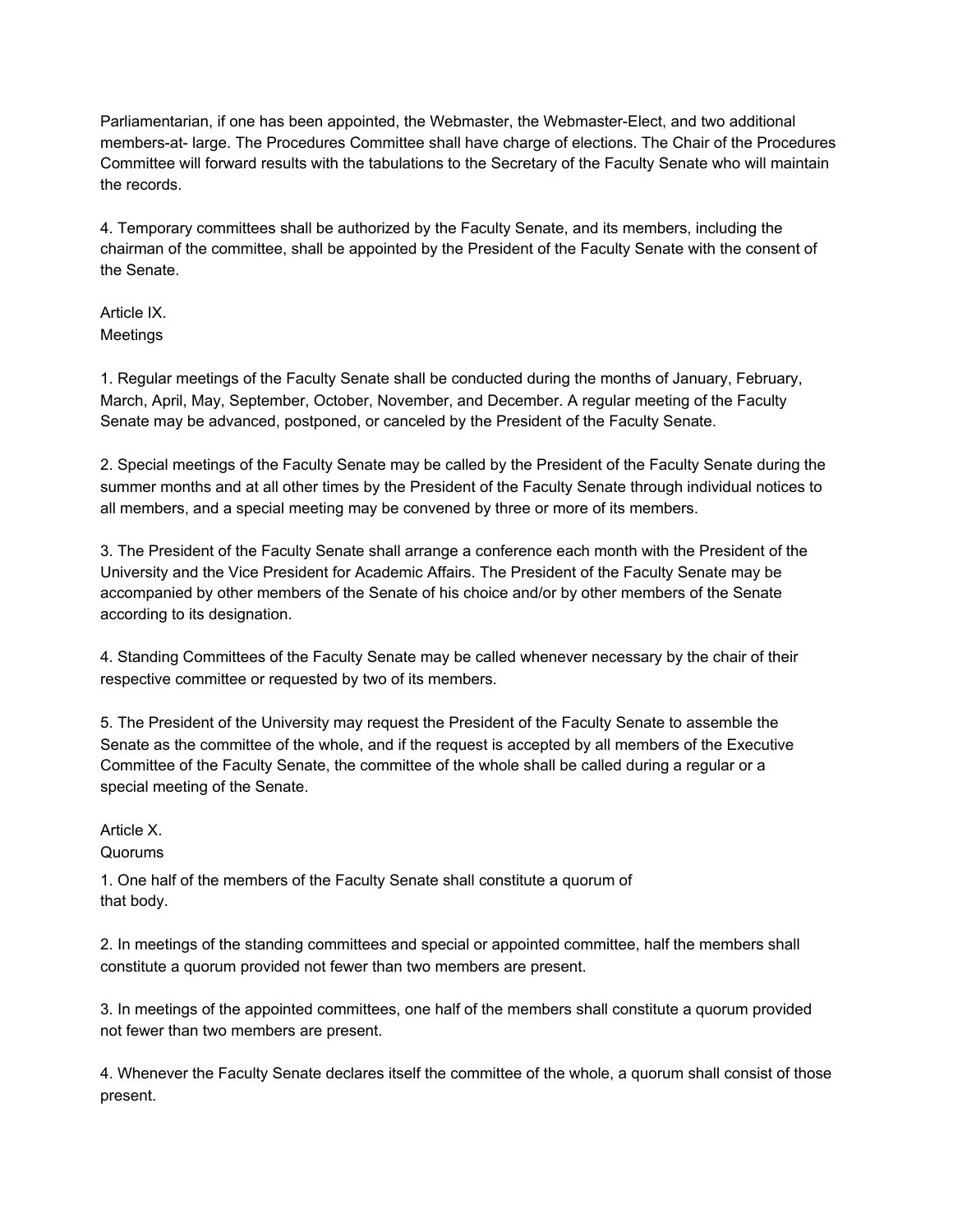Article XI. Special Procedures of the Henderson State University Faculty Senate and Parliamentary Procedure

1. The current edition of Robert's Rules of Order shall be the authority for conducting business of the Faculty Senate, provided that if any of its provisions are in conflict with this constitution, this constitution shall prevail.

2. A Parliamentarian, who shall be an elected member of the Faculty Senate, may be appointed by the President of the Senate, and as such shall serve as a member of the Executive committee of the Faculty Senate and as a member of the Procedures Committee of the Faculty Senate. His/her term of office shall be for the official year or part thereof, and his/her holding the office may be terminated by the President of the Faculty Senate.

Article XII. Resignations, Terminations, Removals and **Replacements** 

1. No eligible member of the faculty or the student body may be permanently barred from membership in the Faculty Senate.

2. Membership in the Faculty Senate may be challenged at any time following the February meeting of the Senate by any two members of the Senate who shall notify the President of the Faculty Senate, or the President-Elect of the Faculty Senate if membership of the President is challenged.

3. The member whose status is challenged shall be notified, and a special meeting of the Faculty Senate shall be convened for the purpose of adjudicating the challenge. A majority of the members of the Faculty Senate who vote - exclusive of the challenged member - shall be required to expel a member.

4. The Secretary of the Faculty Senate shall not maintain particulars of the meeting, but shall enter a memorandum of the decision of the Faculty Senate, which will be attested to by the other elected officers. Copies of this memorandum shall not be made unless requested by the challenged member, who may also request distribution of the memorandum to the faculty.

5. An elected member to the Faculty Senate whose membership is challenged may upon notification request that particulars be presented to the Faculty Senate.

6. An elected member to the Faculty Senate may resign therefrom by personal letter of resignation to the President of the Faculty Senate, and in so doing shall terminate his membership in any Faculty Senate committee in which he holds membership.

7. An elected member may relinquish membership in a committee of the Faculty Senate without affecting membership in the Faculty Senate.

8. Membership in the Faculty Senate shall be terminated by death, resignation from the University, resignation from the Faculty Senate, change of academic administrative personnel elected to the Faculty Senate, or sequestration from the Faculty Senate.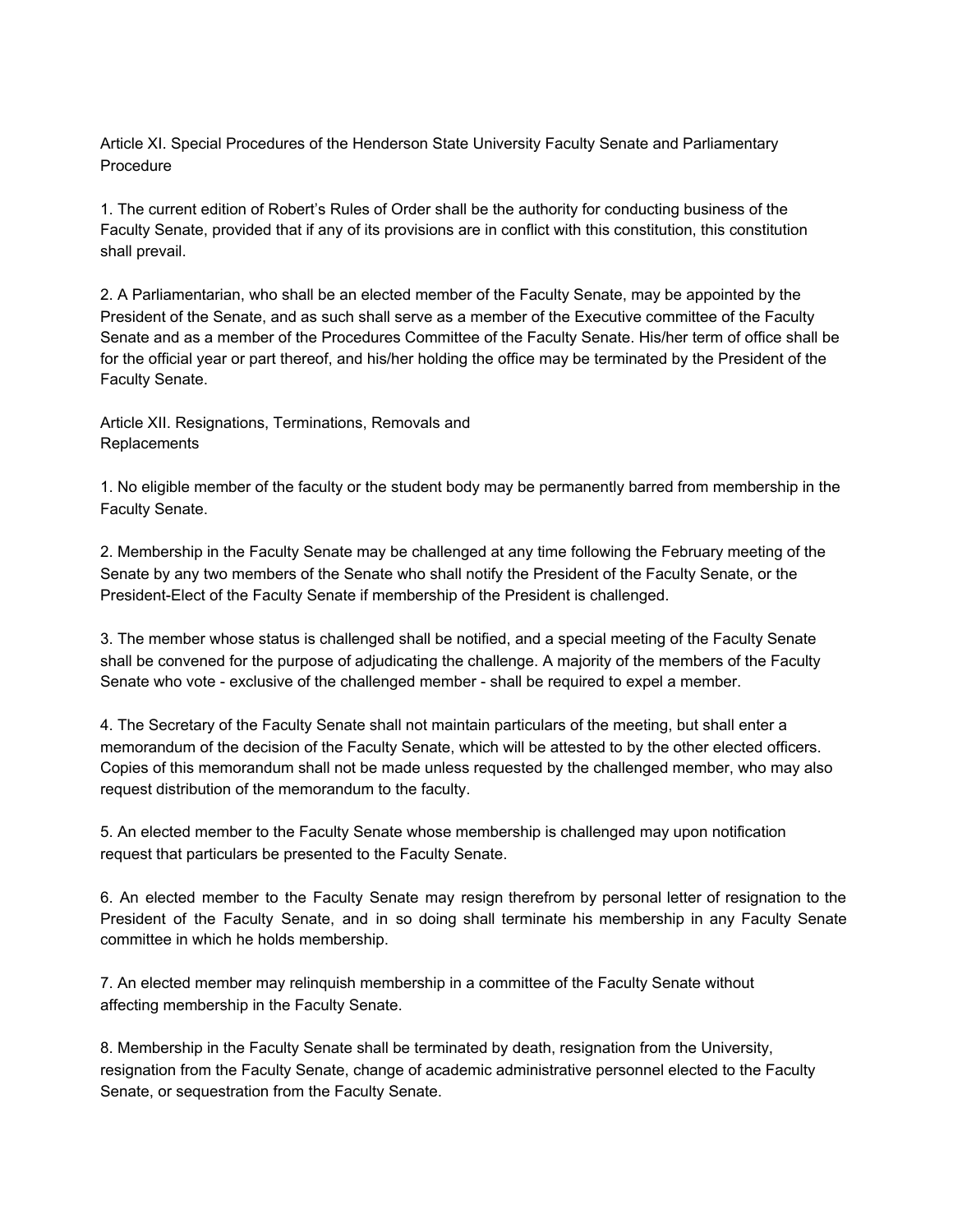9. In the event of a vacancy among elected personnel, the alternate for that position shall fill the vacancy. The procedures committee will determine the new alternate based on the most recent election results.

10. An officer of the Faculty Senate may be removed therefrom upon petition of three members of the Faculty Senate without affecting his membership in the Faculty Senate. A special meeting for this purpose shall be called by an elected officer, during which particulars shall be presented without recording a majority of those voting - except the challenged officer - shall decide continuation or termination. A memorandum of the decision shall be entered in the permanent record of the Faculty Senate and shall be attested by the other officers of the Faculty Senate. This memorandum or letter of resignation shall be distributed to the faculty.

Article XIII. Minutes, Agenda, Location and Safekeeping of **Documents** 

1. Minutes of Faculty Senate meetings shall be the obligation of the elected Secretary, who may delegate this responsibility by permission of the Senate. Copies of the minutes shall be distributed by the Procedures Committee to the President of the University, members of the Faculty Senate, and to all other members of the faculty and administration. Permanent copies shall be maintained by the Secretary, the President, and the President-Elect of the Faculty Senate.

2. Minutes of all committees shall be maintained as determined therein with the filing of permanent copies with the Secretary of the Faculty Senate.

3. Agenda shall be the responsibility of the Executive Committee of the Faculty Senate. Copies of the agenda shall be distributed to the President of the University, members of the faculty Senate, and to all other members of the faculty and administration prior to the meetings of the Faculty Senate. Copies shall be filed by the Secretary, the President, and the President-Elect.

4. Agenda and minutes of all committees shall be prepared and distributed by the chairman of these committees with copies sent to the President, President-Elect, and Secretary. Filed copies shall be maintained by the Secretary.

5. The Secretary of the Faculty Senate shall retain the tabulations of elections conducted by the Procedures Committee and such shall be utilized by the Procedures Committee of the Faculty Senate to fill any vacancies that arise.

6. The Secretary of the Faculty Senate shall maintain the official file of the Faculty Senate and shall be responsible for its safekeeping. All officers shall transfer their cumulative files to subsequent officers at the close of the first meeting of the official year.

Article XIV. Amendments

1. A petition to the Faculty Senate to amend its Constitution may originate in two ways. Twelve or more persons who are eligible to membership in the Faculty Senate or the members of the Procedures Committee may petition that body to amend its Constitution by signing that petition and delivering it to the Secretary of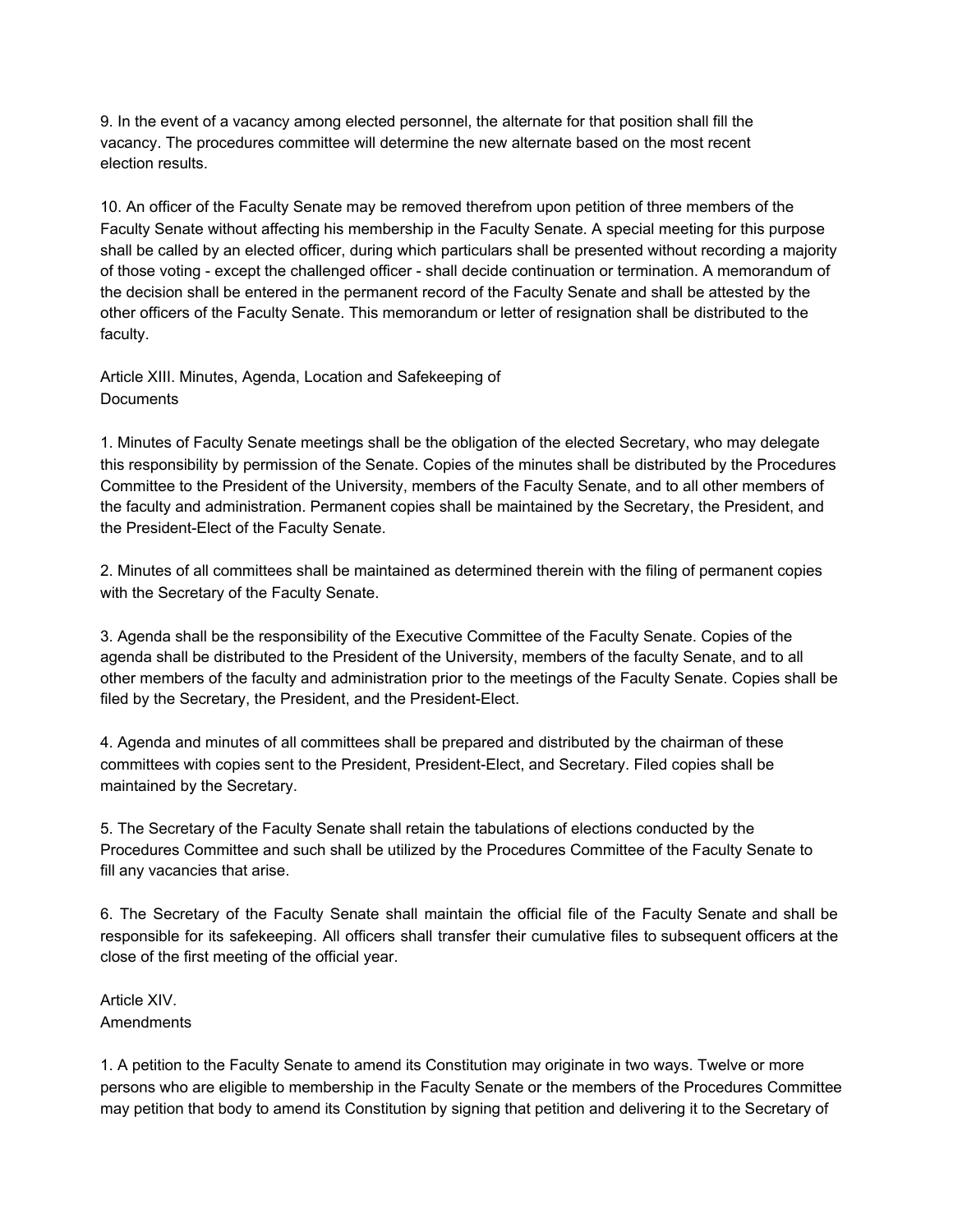the Faculty Senate with authenticated copies for all members who have been elected to the Faculty Senate.

2. The Procedures Committee of the Faculty Senate may be called into session by the chair or two of its members for a review of the petition, and the report of that committee shall be forwarded to the President-Elect of the Faculty Senate.

3. The proposed amendment shall be presented to the Faculty Senate by its President not later than the second regularly scheduled meeting after the filing of the petition with the Secretary, and it may be retained by the Faculty Senate for a period of five regularly scheduled meetings, and if the Faculty Senate does not act thereon, it is mandatory that the President of the Faculty Senate submit it to the faculty. The life of the petition shall not extend beyond the end of the official year unless the Faculty Senate commits its inclusion in the agenda of the following official year or the newly elected Faculty Senate authorizes its inclusion on the agenda during its first meeting.

4. The Faculty Senate shall be apprised of reports appertaining to the petition by the Secretary and the President- Elect. Upon the favorable vote of two-thirds of the Senate who vote, the petition for amending this constitution shall be submitted to the faculty by the President of the Faculty Senate under the aegis of the Procedures Committee.

5. Should the Faculty Senate act unfavorably upon a petition to amend the Constitution, two-thirds of the original signers may petition the faculty directly by preparing a document containing verbiage of the original petition without change which shall be signed by them and delivered to the Secretary of the Faculty Senate with duplicated copies for all members of the faculty. Within sixty days thereafter, exclusive of the summer months and Christmas Vacation, it is mandatory for the President of the Faculty Senate to conduct a faculty vote on the petition through the Procedures Committee. A petition originating in this manner shall be terminated only through faculty action thereon.

6. A favorable vote of two-thirds of the faculty who vote as determined by the Procedures committee shall be necessary for the adoption of any amendment to this Constitution.

Article XV. Adoption of the **Constitution** 

The adoption of this Constitution shall be by a favorable vote of two-thirds of the faculty and academic administrators who vote thereon. Provided there is no objection to this Constitution by the President of Henderson State University or the board of Trustees of Henderson State University, the official date of its adoption shall be recorded as the first day of the first month after the two-thirds favorable vote of the faculty and academic administrators.

Article XVI. Termination of this **Constitution** 

This Constitution shall supersede any previous constitution and shall be in effect from the official date of its adoption until its official termination through supersedure of a subsequent document or by a formal petition for its termination signed by one-tenth or more of the faculty and academic administrators and approved by three-fourths of the faculty and academic administrators who vote thereon. The original petition shall be filed with the Secretary of the Faculty Senate, and copies shall be provided for all members of the faculty and